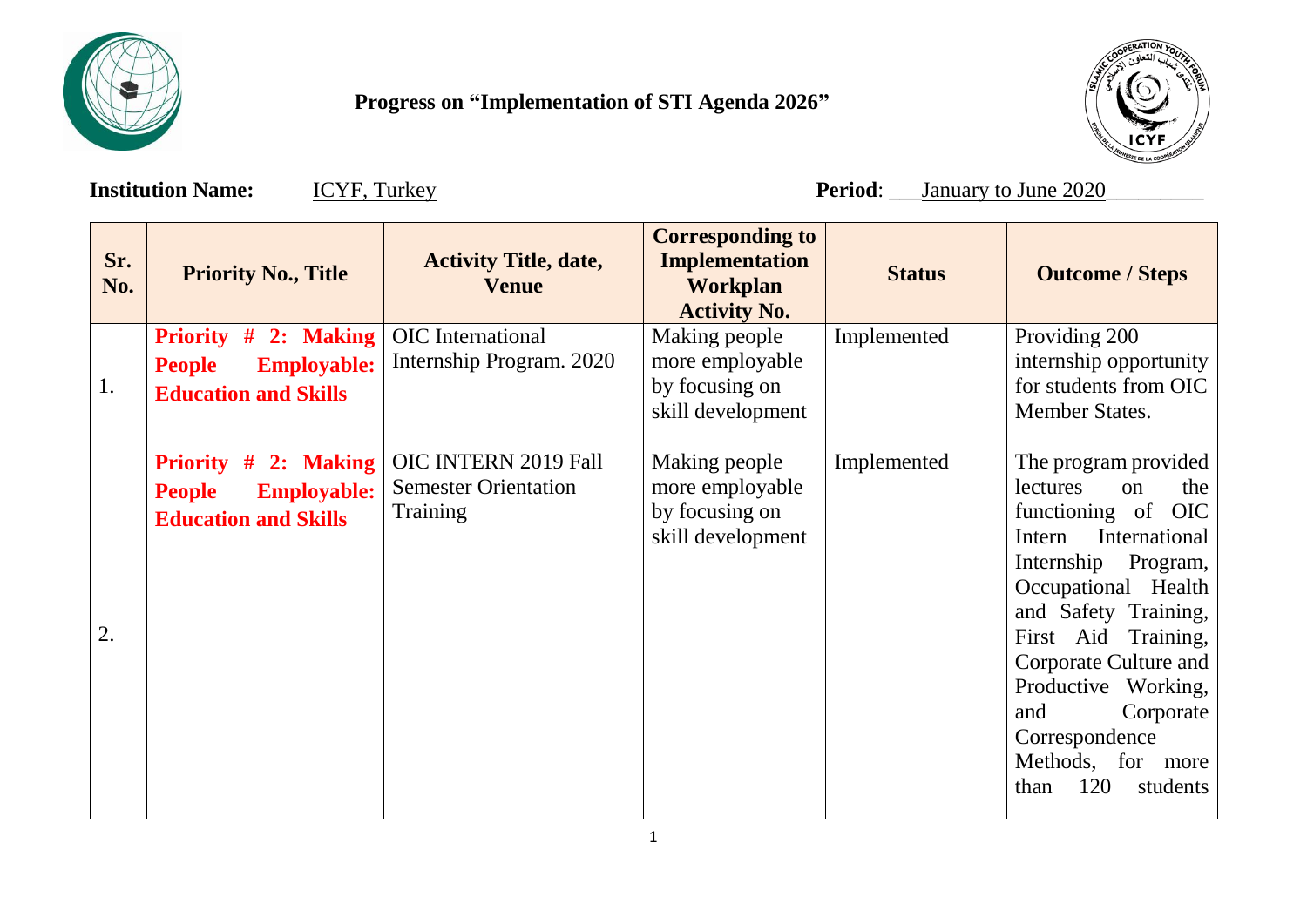| Sr.<br>No. | <b>Priority No., Title</b>                                                                 | <b>Activity Title, date,</b><br><b>Venue</b>                  | <b>Corresponding to</b><br><b>Implementation</b><br><b>Workplan</b><br><b>Activity No.</b> | <b>Status</b> | <b>Outcome / Steps</b>                                                                                                                                                                                                                                                                                                                                                                                                                                                            |
|------------|--------------------------------------------------------------------------------------------|---------------------------------------------------------------|--------------------------------------------------------------------------------------------|---------------|-----------------------------------------------------------------------------------------------------------------------------------------------------------------------------------------------------------------------------------------------------------------------------------------------------------------------------------------------------------------------------------------------------------------------------------------------------------------------------------|
|            |                                                                                            |                                                               |                                                                                            |               | <b>OIC</b><br>Member<br>from<br>States.                                                                                                                                                                                                                                                                                                                                                                                                                                           |
| 3.         | Priority # 2: Making<br><b>People</b><br><b>Employable:</b><br><b>Education and Skills</b> | OIC High Level Public and<br>Private Investment<br>Conference | Making people<br>more employable<br>by focusing on<br>skill development                    | Implemented   | The High-Level Panel<br>"The Role of SDGs in<br>Empowering Women<br>and<br>Youth<br>Entrepreneurship",<br>was organized with<br>the participation of<br>H.E Mohd Redzuan<br>Md Yusof, Minister of<br>Entrepreneur<br>Development<br>of<br>Malaysia, H.E. Safia<br>Boly, Minister<br>of<br>National<br>Entrepreneurship and<br>Promoting<br>Investments of Mali,<br>H.E Yousef Khallawi,<br>Secretary General of<br>ICCIA, Mr. Rasul<br>Omarov,<br>Director<br>General of ICYF, Ms |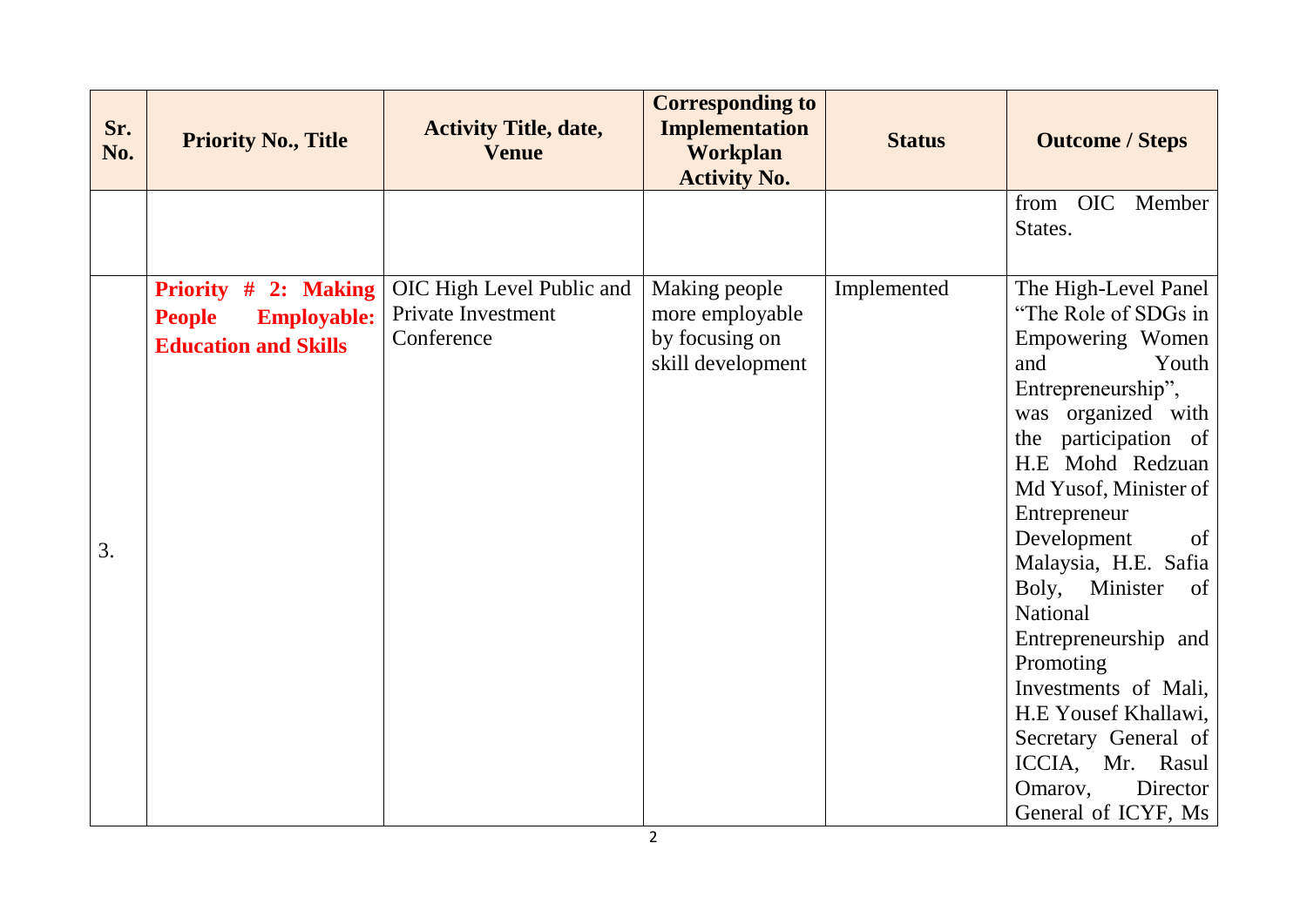| Sr.<br>No. | <b>Priority No., Title</b>                                                                                                                                    | <b>Activity Title, date,</b><br><b>Venue</b>                                                                | <b>Corresponding to</b><br><b>Implementation</b><br><b>Workplan</b><br><b>Activity No.</b>                                              | <b>Status</b> | <b>Outcome / Steps</b>                                                                                                                                                                                                                                                                                                                                                                                                                                                                                                                                                                                                              |
|------------|---------------------------------------------------------------------------------------------------------------------------------------------------------------|-------------------------------------------------------------------------------------------------------------|-----------------------------------------------------------------------------------------------------------------------------------------|---------------|-------------------------------------------------------------------------------------------------------------------------------------------------------------------------------------------------------------------------------------------------------------------------------------------------------------------------------------------------------------------------------------------------------------------------------------------------------------------------------------------------------------------------------------------------------------------------------------------------------------------------------------|
| 4.         | <b>Priority # 1: Nurture</b><br><b>Thinking Mind:</b><br>the<br><b>Culture</b> of<br><b>Build</b><br>$\overline{\mathbf{a}}$<br><b>Science and innovation</b> | State of Youth Report in<br>OIC: One section on Youth<br>Technology<br>in<br>and<br>cooperation with SESRIC | Improving the<br>understanding and<br>creating<br>fascination for<br>science through<br>affordable<br>experiments and<br>demonstrations | Implemented   | Minullina,<br>Taliya<br>Chief Executive of the<br>Tatarstan Investment<br>Development<br>Agency,<br>and Mrs.<br>Dzuleira Abu Bakar,<br>CEO of Malaysian<br>Global Innovation and<br><b>Creativity Center.</b><br>On the agreed date<br>with the OIC GS and<br>the CFM resolution,<br>ICYF in partnership<br><b>SESRIC</b><br>with<br>finalized the State of<br>Youth Report in OIC<br>Member States, the<br>report examines the<br>state of youth in OIC<br>Member States.<br>$\mathbf{I}$ t<br>starts by surveying<br>key challenges and<br>to youth<br>prospects<br>in<br>well-being<br>the<br>following<br>$ 1\rangle$<br>areas: |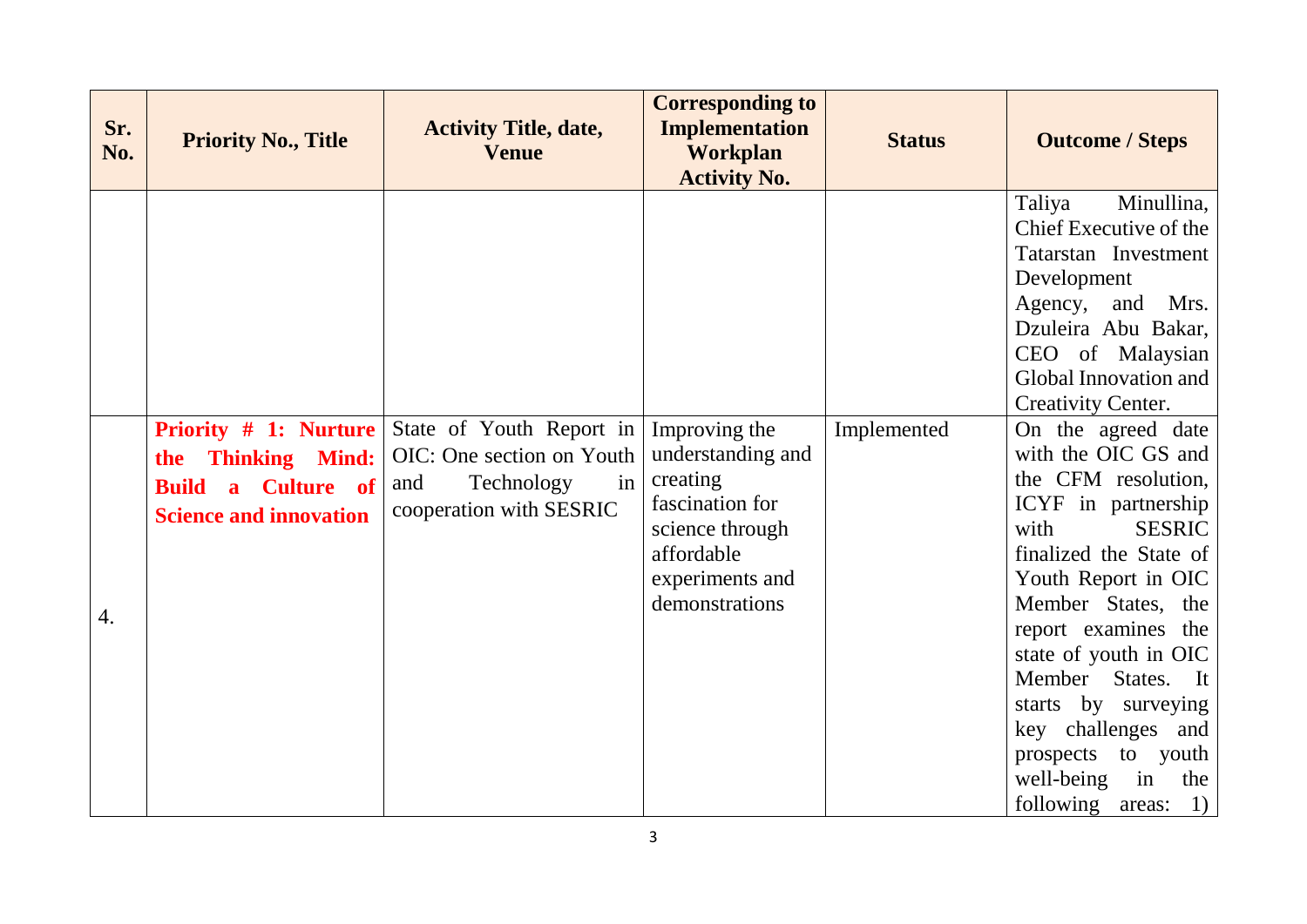| Sr.<br>No. | <b>Priority No., Title</b>                                                                                                    | <b>Activity Title, date,</b><br><b>Venue</b> | <b>Corresponding to</b><br><b>Implementation</b><br><b>Workplan</b><br><b>Activity No.</b>         | <b>Status</b> | <b>Outcome / Steps</b>                                                                                                                                                                                                                                                                                                                                                                                                       |
|------------|-------------------------------------------------------------------------------------------------------------------------------|----------------------------------------------|----------------------------------------------------------------------------------------------------|---------------|------------------------------------------------------------------------------------------------------------------------------------------------------------------------------------------------------------------------------------------------------------------------------------------------------------------------------------------------------------------------------------------------------------------------------|
|            |                                                                                                                               |                                              |                                                                                                    |               | education<br>and<br>2)<br>training;<br>employment<br>and<br>3)<br>entrepreneurship;<br>health<br>and<br>mental<br>health; 4) political and<br>civil<br>participation;<br>and<br>5)<br>Migrationetc.<br>The<br>research<br>team<br>received 20 survey<br>from the Ministries of<br>Youth and Sports of<br>OIC Member<br>the<br>2020<br>the<br>States,<br>will<br>Report<br>be<br>the<br>presented<br>to<br>ICYSM accordingly. |
| 5.         | <b>Priority # 1: Nurture</b><br><b>Thinking Mind:</b><br>the<br><b>Build</b><br>a Culture of<br><b>Science and innovation</b> | <b>Design School:</b>                        | Improving the<br>understanding and<br>creating<br>fascination for<br>science through<br>affordable | Implemented   | <b>ICYF</b> in collaboration<br>with Hamad Bin<br>Khalifa University<br>(HBKU), SOGLAB<br>(Turkey), NOBOX<br>Lab (Morroco),                                                                                                                                                                                                                                                                                                  |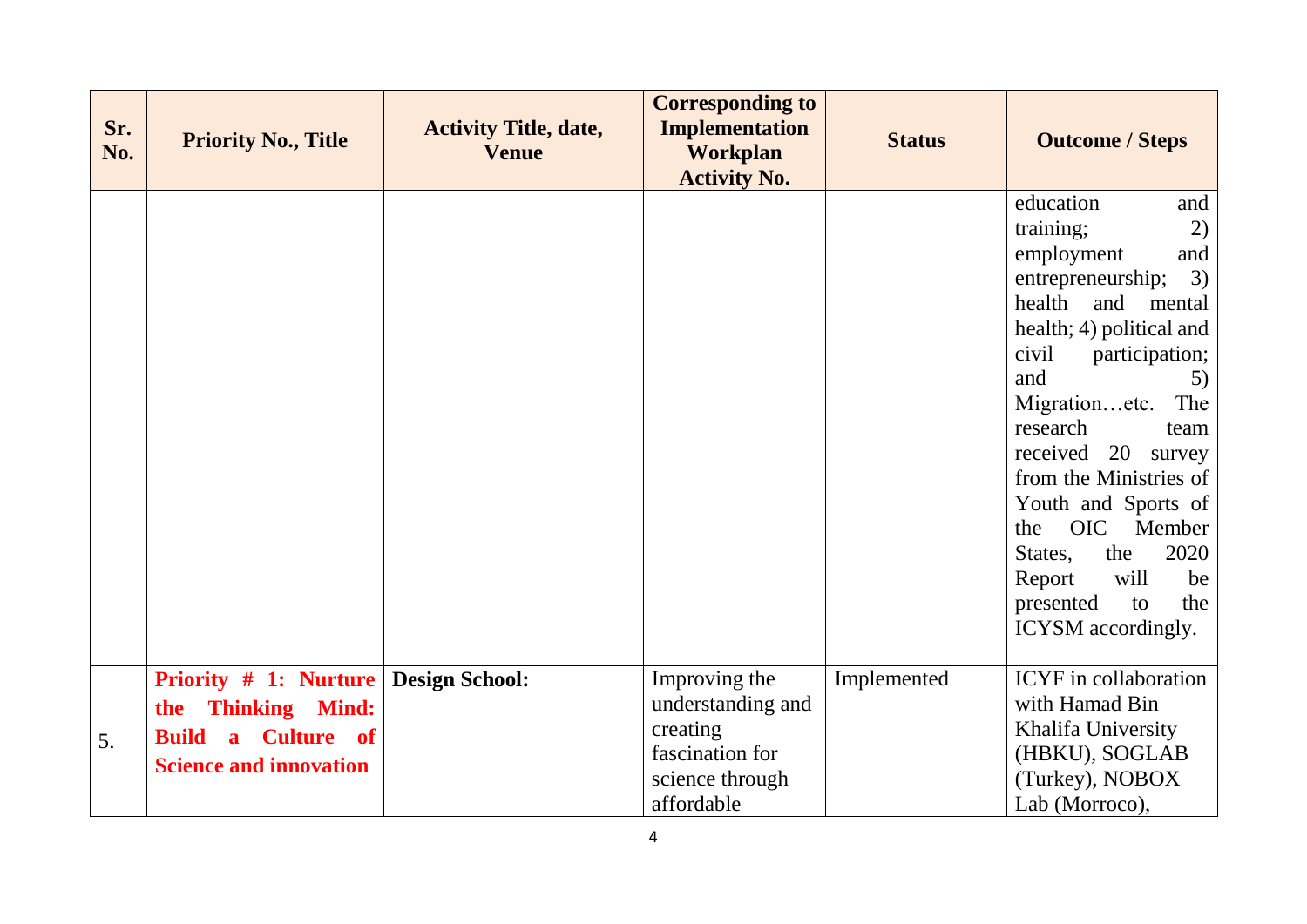| Sr.<br>No. | <b>Priority No., Title</b> | <b>Activity Title, date,</b><br><b>Venue</b> | <b>Corresponding to</b><br><b>Implementation</b><br><b>Workplan</b><br><b>Activity No.</b> | <b>Status</b> | <b>Outcome / Steps</b>  |
|------------|----------------------------|----------------------------------------------|--------------------------------------------------------------------------------------------|---------------|-------------------------|
|            |                            |                                              | experiments and                                                                            |               | <b>UNDP</b> (Lebanon    |
|            |                            |                                              | demonstrations                                                                             |               | Office), are hosting    |
|            |                            |                                              |                                                                                            |               | the region's first      |
|            |                            |                                              |                                                                                            |               | human-centered          |
|            |                            |                                              |                                                                                            |               | design summer           |
|            |                            |                                              |                                                                                            |               | school. Design a        |
|            |                            |                                              |                                                                                            |               | Post-COVID Normal       |
|            |                            |                                              |                                                                                            |               | will act as a virtual   |
|            |                            |                                              |                                                                                            |               | playground to           |
|            |                            |                                              |                                                                                            |               | stimulate and design    |
|            |                            |                                              |                                                                                            |               | potential solutions for |
|            |                            |                                              |                                                                                            |               | a new normal after      |
|            |                            |                                              |                                                                                            |               | the pandemic. The       |
|            |                            |                                              |                                                                                            |               | multi-stakeholder       |
|            |                            |                                              |                                                                                            |               | program, to be hosted   |
|            |                            |                                              |                                                                                            |               | virtually by HBKU,      |
|            |                            |                                              |                                                                                            |               | received more than      |
|            |                            |                                              |                                                                                            |               | 1000 applications       |
|            |                            |                                              |                                                                                            |               | from across the         |
|            |                            |                                              |                                                                                            |               | Middle East, Europe,    |
|            |                            |                                              |                                                                                            |               | Asia, and Africa. In    |
|            |                            |                                              |                                                                                            |               | the end, 111 students   |
|            |                            |                                              |                                                                                            |               | from 25 countries       |
|            |                            |                                              |                                                                                            |               | were admitted for this  |